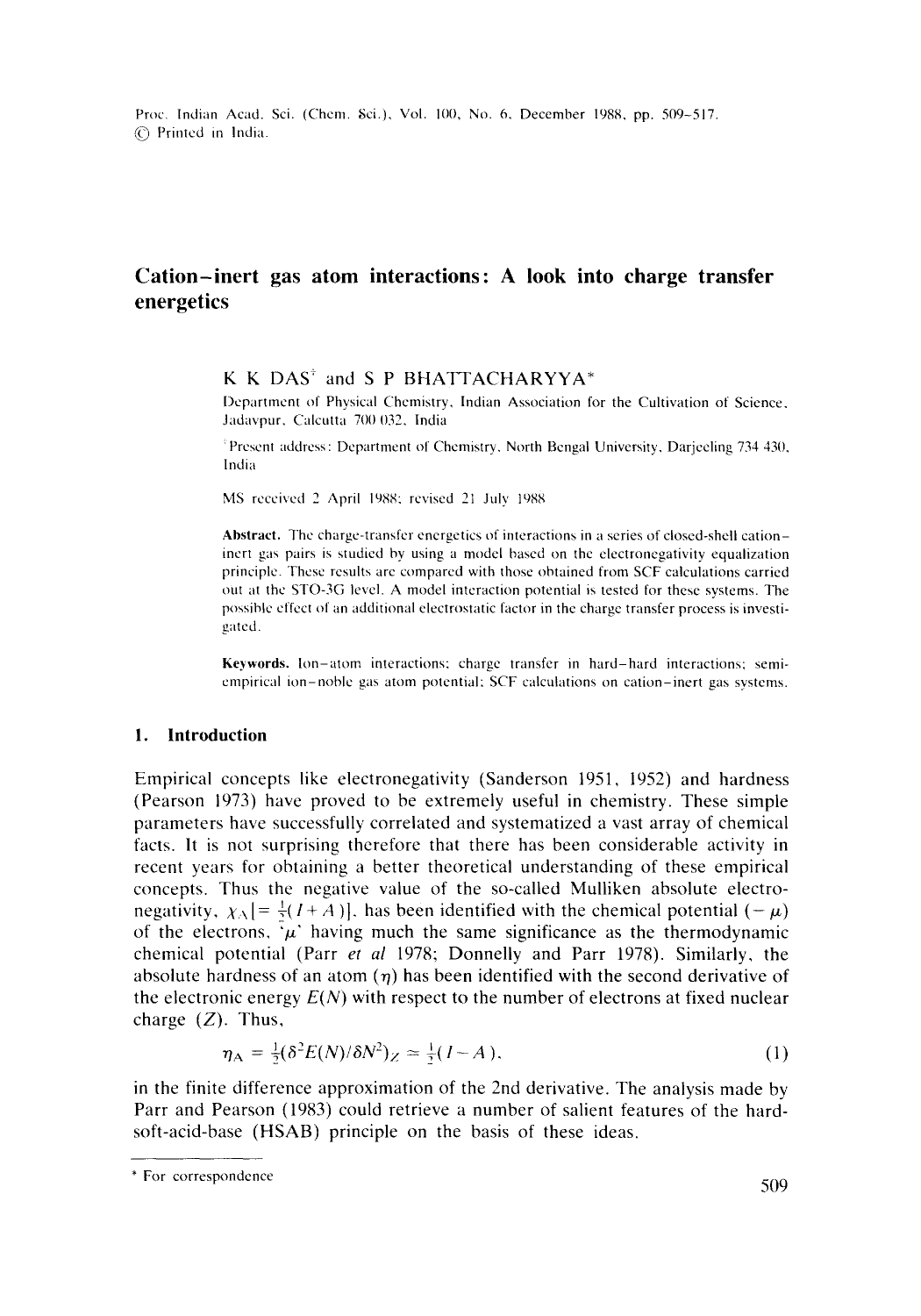It is well known that hard-hard interactions are predominantly ionic and Parr and Pearson (1983) have provided some kind of rationale for it. Such interactions would not be expected to lead to any sizable degree of charge transfer. Later, it was very correctly argued by Nalewajski (1984) and Nalewajski and Koninski (1984) that there are additional electrostatic effects in hard-hard interactions over and above what had been included in Parr and Pearson's (1983) model (PP) and there are situations when these "additional" interactions could become important. We may conjecture that the PP model is adequate when the acid and the base are of exactly comparable hardness. If one of the pair, say the acid, is very much harder than the base (which is also very hard in the conventional scale of hardness), an *asymrnetrv* is created in their *mutual deformability,* thereby calling into play additional electrostatic effects (the coupling terms in Nalewajski's model). The present paper investigates some hard-hard interactions of this kind.

# 2. The **systems**

Our model acids are closed-shell ions (like  $Li^{(+)}$ ,  $Be^{(+2)}$ ,  $B^{(+3)}$ , etc.) and our model bases are inert gas atoms. The possibility of interaction between a hard acid like the  $Li^{(+)}$  ion and an inert gas atom (which are hard bases in the usual scale of hardness) leading to the formation of so-called polarization complexes is well known. The particular case of the  $Li^{(+)}$ : He pair has been well-studied experimentally as well as theoretically (Polark-Dingels *et al* 1982: Lorentz and Conklin 1972; Tatewaki *et al* 1984). However, little seems to be known about interaction profiles in acid base pairs like  $Li^{(+)}$ : Ne; Be<sup>(+2)</sup>: He/Ne; B<sup>(+3)</sup>: He/Ne; C<sup>(+4)</sup>; He/Ne. These interaction profiles are of interest on several counts, viz., interpretation of the results of beam scattering experiments, physisorption of inert gas atoms on alkali halide crystals, study of mobility of ions through inert gases, and so on. In the present context, these ion-atom pairs provide us with intersting models of hard acid hard base pairs with a pronounced degree of asymmetry in the relative hardness of the acid with respect to that of the base. Our main purpose will be to study :

- (i) the actual pattern of charge transfer and its energetics in asymmetric hardhard interaction;
- (ii) the approximate stability order of the polarization complexes formed;
- (iii) equilibrium internuclear separation in the polarization complexes. A basic aspect of this study will be to evaluate the quantitative utility of parameters like absolute hardness, electronegativity, etc. which can be used to study some of the features mentioned **(i-iii).**

# *2.1 Method A*

The approximate equilibrium internuclear separation  $(r_e)$  in a series of cationinert gas comlexes have been determined by performing minimal basis set LCAO-MO-SCF calculation at the STO-3G level. These  $r_e$  values are reported in table 1. The experimental value of equilibrium internuclear separation is available only for the  $Li^{(+)}$ : He pair. Our minimal basis set result for  $Li-He^{(+)}$  agrees well with the corresponding experimental  $r_c$  value (Polark-Dingels *et al* 1982; Lorentz and Conklin 1972) or the accurate theoretical values predicted by the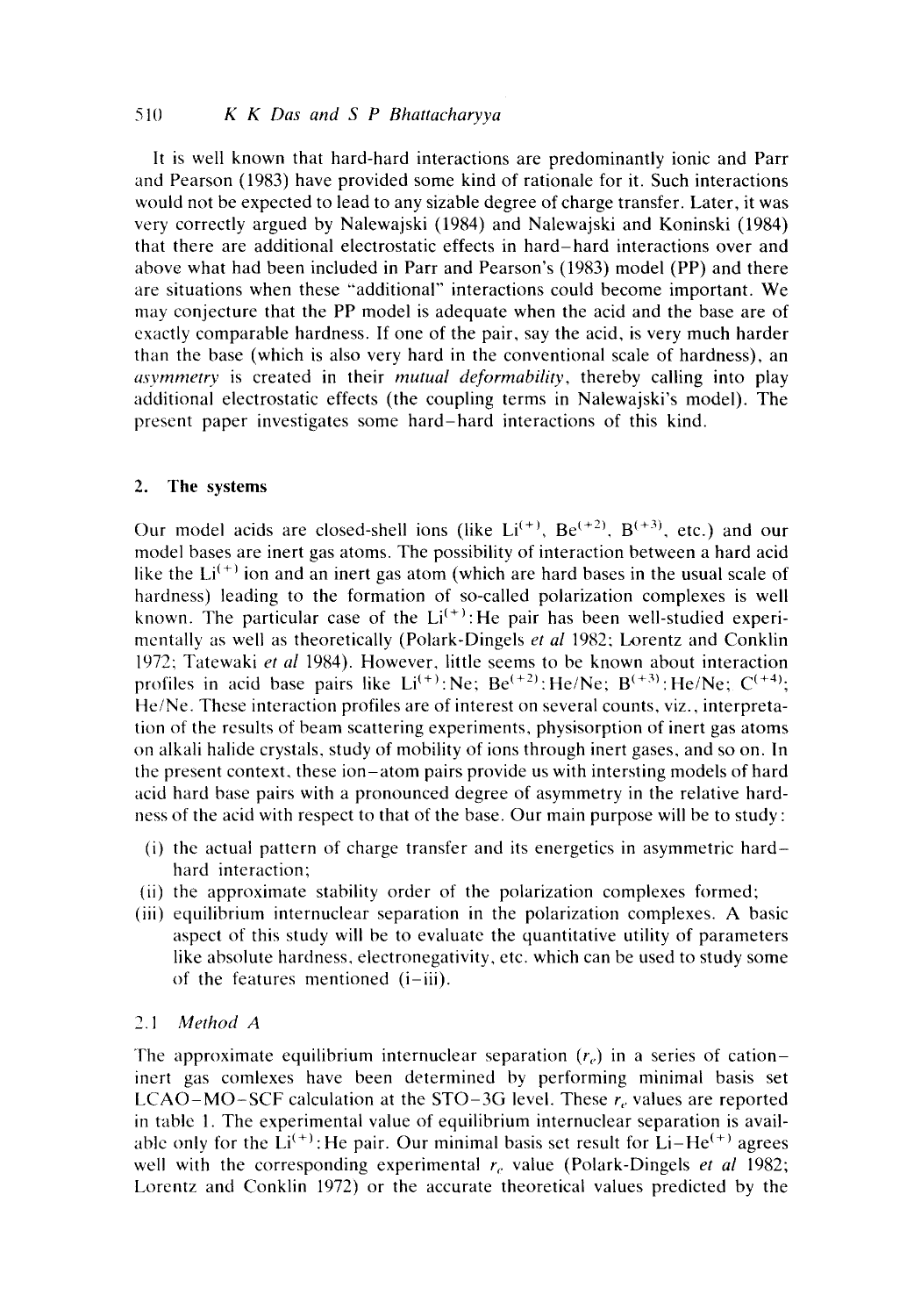|                   |           | Polarization          |                      | Equilibrium intermolecular<br>separation $(re)$<br>calculated by | Mulliken                                         | $re$ values                       |
|-------------------|-----------|-----------------------|----------------------|------------------------------------------------------------------|--------------------------------------------------|-----------------------------------|
| Ion<br>$A^{+n}$   | Atom<br>В | complex<br>$(AB)^{n}$ | Method A<br>$(\AA)$  | Method B<br>(Ă)                                                  | overlap<br>population in<br>the complex          | available<br>in the<br>literature |
| $Li+$             | He        | $(LiHe)^+$            | 1.955                | 1.915                                                            | $5.07 \times 10^{-2}$                            | $1.95^{\circ}$ , $1.9^{\circ}$    |
| $Li+$             | Ne.       | $(LiNe)^+$            | 1.547<br>$(1.724)^c$ | 1.963                                                            | $9.74 \times 10^{-2}$<br>$(8.86 \times 10^{-2})$ |                                   |
| $Be^{+2}$         | He        | $(BeHe)+2$            | 1.644                | 1.586                                                            | 0.1038                                           |                                   |
| $Be^{+2}$         | Ne.       | $(BeNe)^{+2}$         | 1.524                | 1.634                                                            | 0.1434                                           |                                   |
| $B+3$             | He        | $(BNe)^{+3}$          | 1.433                | 1.457                                                            | 0.2627                                           |                                   |
| $\mathbf{B}^{+3}$ | Ne.       | $(BNe)^{+3}$          | 1.459                | 1 505                                                            | 0.1895                                           |                                   |

**Table 1.** Comparison of the equilibrium internuclear separation in the  $A^{\dagger}$ <sup>n</sup>: He or Ne complexes calculated by two different methods.

<sup>a</sup> Polark-Dingels *et al* (1982), <sup>b</sup> Tatewaki *et al* (1984), <sup>c</sup> values in parentheses correspond to the second minimum (higher energy).

STO-CI calculation of Tatewaki *et al* (1984). For the other interacting pairs, no data is available for comparison. The STO-3G results, however, reveal certain interesting trends in the computed  $r_e$  values. Thus, with  $Li^{+1}$  and  $Be^{+2}$  as the hard acids, the equilibrium internuclear separations in the polarization complexes formed with Ne are predicted to be uniformly smaller than in the He-complexes. This trend is reversed in the complexes formed with  $B^{+3}$ . The Li-Ne<sup>(+)</sup> system shows two minima, the global one corresponding to a shorter internuclear separation of  $r_e = 1.547 \text{ A}$  and a shallower one at  $r_e = 1.724 \text{ A}$ . The energy difference between the two minima is only  $0.002$  a.u.  $C^{(+)}$ : He or  $C^{(+)}$ : Ne systems do not show any minima at all.

## 2.2 *Method B*

We also attempted to fit the  $r_e$  values to a much simpler relation proposed by Stevenson :

$$
r_e^{AB^{+n}} = r_A(+n) + r_B - \lambda |\chi_A(+n) - \chi_B|
$$
 (2)

where  $\lambda$  is a parameter. For a fixed value of  $\lambda = 0.095$ , the predicted values are reported in table 1. These values show some degree of agreement with SCF results. Nevertheless, certain anomalies do appear when one compares the Ne-complexes with their He-counterparts (e.g. Li-He<sup> $(+)$ </sup> and Li-Ne<sup> $(+)$ </sup>). A more detailed analysis of bonding in these complexes seem to be necessary in order to attain better understanding of the trend exhibited by the  $r_e(SCF)$  values.

## **3. Bond population in polarization complexes**

One may be prone to enquire about the magnitudes of bond populations in these polarization complexes. In table 1 we have therefore reported Mulliken overlap population ( $q_{AB}$ ) at  $r = r_e$  in all the complexes studied. The  $q_{AB}$  values exhibit the following trends :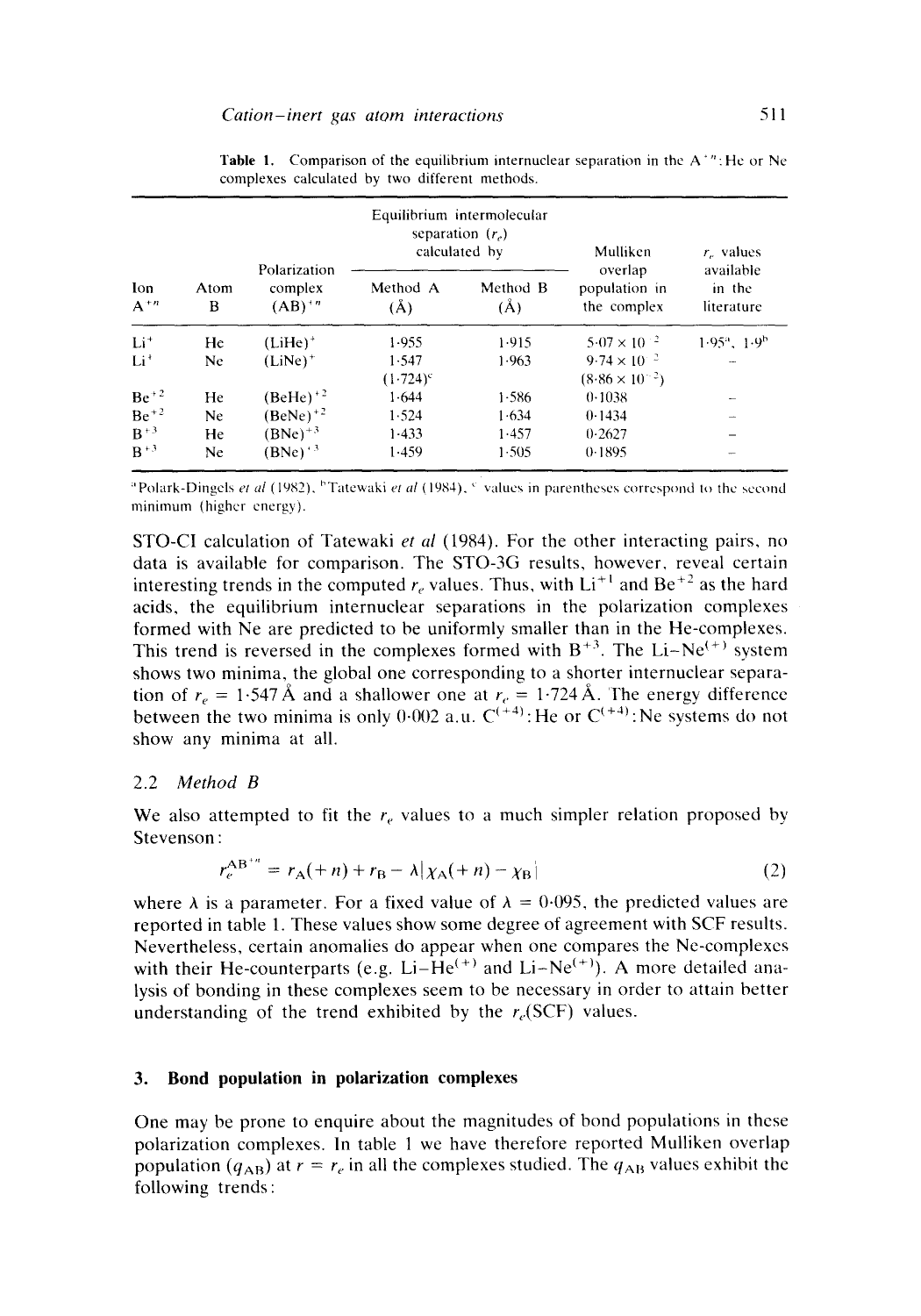# 512 *K K Das and S P Bhattacharyya*

- (i) For a given inert gas (He/Ne), an increase in the hardness of the acceptor ion leads to an increase in the overlap population.
- (ii) The highest overlap population  $(0.2627)$  is obtained with the hardest acidbase pair studied (i.e. in  $B^{(+3)}$ : He)
- (iii) Except with  $B^{+3}$ , overlap population in the Ne-complexes is uniformly higher than in the corresponding He-complex.

One can not fail to see that the trend exhibited by the  $q_{AB}$  values is in conformity with the pattern displayed by the SCF- $r_e$  values (table 1). Thus, a higher overlap population is seen to be associated uniformly with shorter  $r_e$  values. The generally small overlap population points to a very weak covalent binding in these complexes. This is understandable as hard-hard interactions are expected to be predominantly ionic. The little covalency that appears must be the result of polarization of the base (B) by the acid (A), the latter being very much harder than the base  $(\eta_A \gg \eta_B)$ . That  $C^{(+4)}$ : He or  $C^{(+4)}$ : Ne systems do not appear to form stable polarization complexes at all, points to the fact that beyond a certain critical level of asymmetry in the mutual polarization of the acid and base, chemical binding may not take place.

# **4. Degree of charge transfer**

The actual degree of charge transfer  $(\Delta q_{\text{B}\rightarrow \text{A}})$  from the base (B) to the acid (A) can be calculated by invoking the electronegativity equalization principle  $(e.e.p.)$ for the "atoms" in "molecules", and at the simplest level of approximation is given by

$$
\Delta q_{\text{B}\rightarrow\text{A}} = \frac{(\chi_{\text{A}} - \chi_{\text{B}})}{2(\eta_{\text{A}} + \eta_{\text{B}})} = \Delta q^{\text{c.e.p.}}.
$$
\n(3)

These ' $\Delta q$ ' values for the cation-inert gas systems are reported in table 2. For comparison, we have also reported the  $\Delta q$  values predicted by our SCF calculations. We call these  $\Delta q^{\text{SCF}}$ . Perusal of table 2 immediately reveals that except for

|                          |             | Amount $(\Delta q)$ of $B \rightarrow A^{+n}$<br>charge transfer<br>calculated by |                          |                         | Charge<br>transfer<br>stabili-<br>zation | Additional<br>electro-<br>static<br>factor<br>to be added | Corrected                             |
|--------------------------|-------------|-----------------------------------------------------------------------------------|--------------------------|-------------------------|------------------------------------------|-----------------------------------------------------------|---------------------------------------|
| <b>Ion</b><br>$(A^{+n})$ | Atom<br>(B) | Method A<br>$\Delta q^{\rm{SCF}}$                                                 | Method B<br>$\Delta q^0$ | Method C<br>$\Delta q'$ | energy<br>$\Delta E_{CT}^0$<br>(eV)      | to $\Delta E_{CT}^0$<br>$(\Delta E_{es})$<br>(eV)         | measure of<br>$\Delta E_{CT}$<br>(eV) |
| Li'                      | He          | 0.0606                                                                            | 0.3126                   | 0.3048                  | $-5.08$                                  | 1.58                                                      | $-3.50$                               |
| Li*                      | Ne          | 0.1897                                                                            | 0.3317                   | 0.3212                  | $-6.23$                                  | 2.06                                                      | $-4.17$                               |
| $Be^{+2}$                | He          | 0.1405                                                                            | 0.5110                   | 0.4499                  | $-17.86$                                 | 6.66                                                      | $-11-20$                              |
| $Be^{+2}$                | Ne          | 0.3450                                                                            | 0.5230                   | 0.4630                  | $-18.64$                                 | 7.31                                                      | $-11-33$                              |
| $B + 3$                  | He          | 0.3683                                                                            | 0.5900                   | 0.5403                  | $-38.43$                                 | 14.30                                                     | $-24-13$                              |
| $B^{+3}$                 | Ne          | 0.6220                                                                            | 0.5980                   | 0.5507                  | $-39.40$                                 | 14.17                                                     | $-25-23$                              |

**Table 2.** Calculated values of net charge transfer  $(\Delta q_{\text{B}\rightarrow \text{A}^{+n}})$  from the inert gas atom to the ion and the charge transfer stabilization energies under different approximations.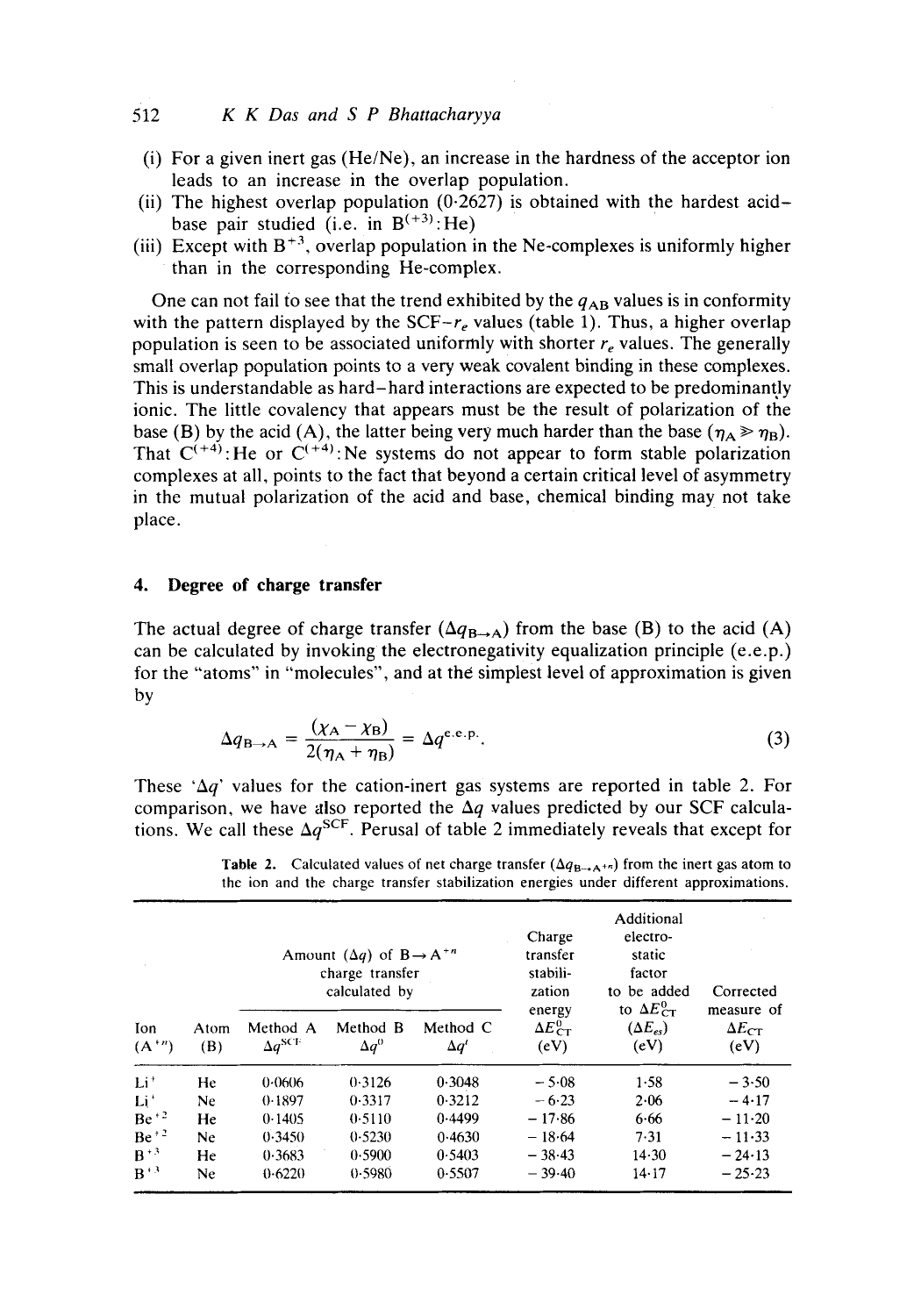$B^{+3}$ : Ne,  $\Delta q^{e,c,p}$  values predicted by (3) are much larger than the corresponding  $\Delta q^{\rm SCF}$  values. This overestimation is presumably due to the failure of (3) to take into account the "effective" *increase* in the electronegativity of the neutral inert gas atom  $(\lambda_B)$  in the *presence of the positive charges on acceptor ion*  $(A)$ . The acceptor ion, on the other hand, is hardly affected by the neutral inert gas atom. This asymmetry in the mutual deformation has not been taken care of in the derivation of (3) leading to the presently observed large differences among the  $\Delta q^{\text{e.c.p.}}$  and  $\Delta_{q}^{\text{SCF}}$  values. The agreement between  $\Delta q^{\text{SCF}}$  and  $\Delta q^{\text{e.e.p.}}$  values observed for the  $B^{(+3)}$ : Ne pair is probably fortuitious. These qualitative arguments find a coherent analytical representation in recent papers by Nalewajaski (Nalewajaski and Koniski 1984; Nalewajaski 1984) who argues that (3) is deficient in that the expression for  $\Delta q$  has not been derived from a full second-order expansion of energy  $E(N, Z)$  of an atom in a molecule. When this is done one gets a modified expression for  $\Delta a$  (4):

$$
\Delta q = \frac{1}{2(\eta_A + \eta_B)} [( \chi_A - \chi_B) + 2(\alpha_B \Delta Z_B - \alpha_A \Delta Z_A) ],
$$
 (4)

where  $\alpha_A = \frac{1}{2}(\delta \mu_A/\delta Z_A)_N < 0$  and  $\Delta Z_A$  represents the increase in the effective core charge of the atom A in the molecule A-B due to the presence of its partner B. If the acid and the base are comparably hard  $\alpha_B \Delta Z_B \approx \alpha_A \Delta Z_A$ , so that (3) holds quite well. But if the hardness of A and B are not at all comparable (although both are hard) as in our present example, the situation becomes quite different. In our case,  $\Delta Z_{\rm B} \ge Z_{\rm A}$ , so that (4) becomes

$$
\Delta q \approx \frac{1}{2(\eta_A + \eta_B)} [\chi_A - \chi_B + 2\alpha_B \Delta Z_B] = \frac{1}{2(\eta_A + \eta_B)} (\chi_A - \bar{\chi}_B)
$$

where  $\bar{\chi}_B = \chi_B - 2\alpha_B \Delta Z_B$  and may be called the electronegativity of B in the molecule AB.

Since  $\alpha_B < 0$ ,  $\bar{\chi}_B > \chi_B$  reducing the effective electronegativity difference between A and B. This shows that  $\Delta q$  given by (3) could indeed have been overestimated.

# **5. Charge transfer energetics**

The charge transfer (CT) stabilization energy associated with the formation of heteropolar species (A-B) can be approximately calculated by involving the electronegativity equalization principle. Thus, using the model proposed by Parr and Pearson (1983), we have,

$$
\Delta E_{\rm CT}^0 = -\frac{1}{4}(\chi_{\rm A} - \chi_{\rm B})^2 / (\eta_{\rm A} + \eta_{\rm B}). \tag{5}
$$

 $\Delta E_{\text{CT}}^0$  values calculated by using (5) are reported in table 2. We may note, however, that in the cation-inert gas system the process of electron transfer from the inert gas atom to the cationic acid would lead to the onset of additional electrostatic effects. Therefore,  $\Delta E_{\text{CT}}^{0}$  should be corrected by adding a term  $\Delta E_{ex}$  to it where

$$
\Delta E_{es} = \frac{\Delta q (n - \Delta q) e^2}{r_{AB}}
$$

and  $\Delta qe$  is the net flow of electron density from the inert gas atom B to the cation  $A^{+n}$  carrying a net positive charge of magnitude  $+ne$ ,  $r_{AB}$  being the distance of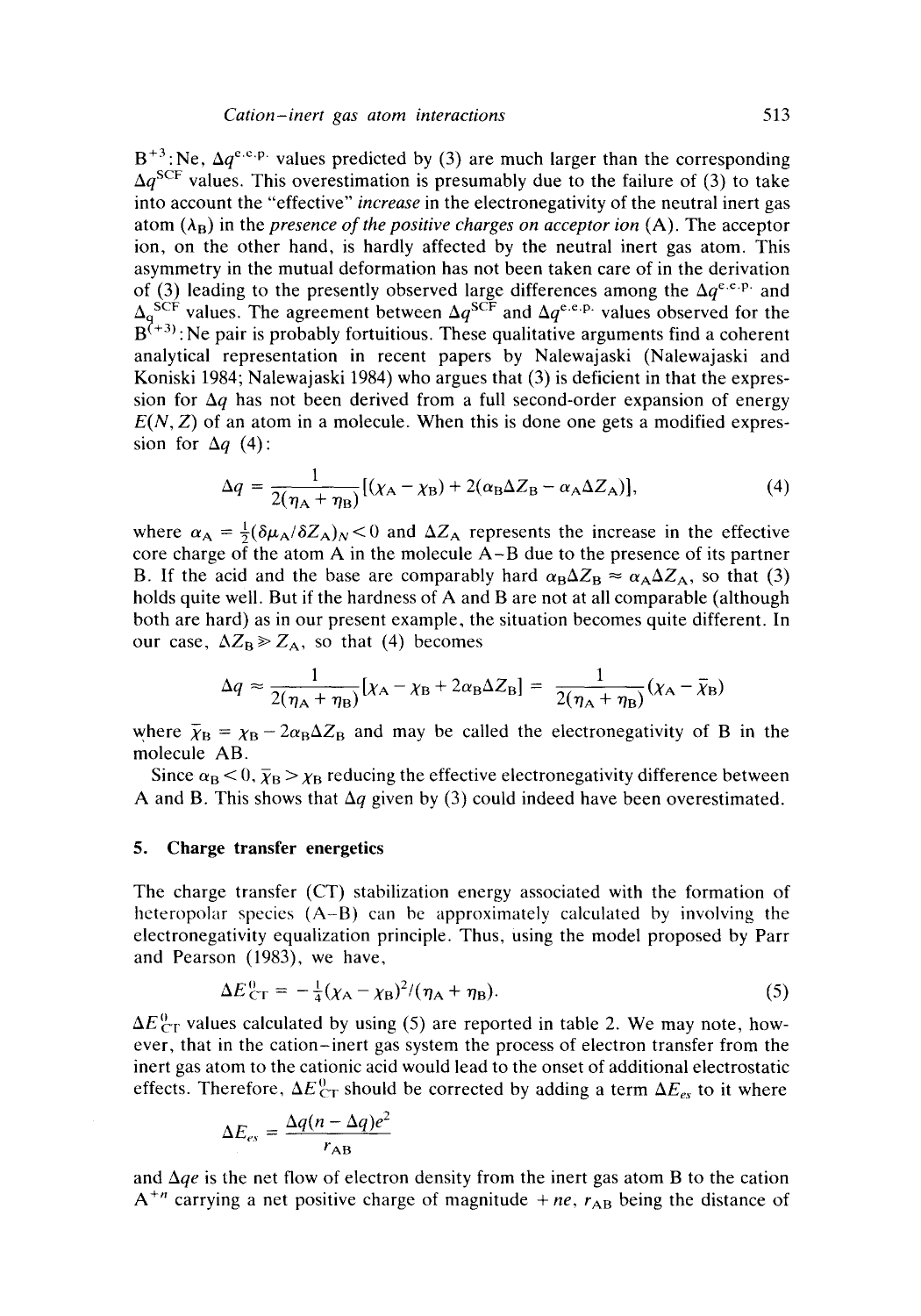separation between  $A^{+n}$  and B. Hence, the corrected value of CT stabilization energy is given by (assuming  $e = 1$ ) (corr = corrected)

$$
\Delta E_{\text{CT}}^{\text{corr}} = \Delta E_{\text{CT}}^0 + \Delta E_{\text{es}} = -\frac{1(\chi_{\text{A}} - \chi_{\text{B}})^2}{4(\eta_{\text{A}} - \eta_{\text{B}})} + \frac{\Delta q(n - \Delta q)}{r_{\text{AB}}}.
$$
(6)

At the first order of approximation,  $\Delta q = (\chi_A - \chi_B)/2(\eta_A + \eta_B)$ . Hence,

$$
\Delta E_{\rm CT}^{\rm corr} = -\frac{1(\chi_{\rm A} - \chi_{\rm B})^2}{4(\eta_{\rm A} + \eta_{\rm B})} + \frac{n}{2r_{\rm AB}(\eta_{\rm A} + \eta_{\rm B})} - \frac{(\chi_{\rm A} - \chi_{\rm B})^2}{4(\eta_{\rm A} + \eta_{\rm B})^2 r_{\rm AB}}
$$
(7)

For comparison, the corrected  $\Delta E_{CT}$  values are also reported in table 2. It is clear that the additional electrostatic effect substantially reduces the magnitude of charge-transfer stabilization energy. The  $\Delta E_{\text{CT}}^{\text{corr}}$  values predict the following order of charge transfer stabilization in the present series of polarization complexes:

$$
(B:Ne)^{+3} > (B:He)^{+3} > (Be:Ne)^{+2} > (Be:He)^{+2} > (Li:Ne)^{+1} > (Li:He)^{+1}.
$$

This ordering is nearly the same as predicted by the uncorrected  $\Delta E_{\text{CT}}^{\text{o}}$  values except that  $\Delta E_{\text{CT}}^{\text{P}}(Be-Ne)^{+2}$  is predicted to be 1 eV higher than  $\Delta E_{\text{CT}}^{\text{P}}(B-Ne)^{+3}$ . Since the additional electrostatic effects make a substantial contribution to  $\Delta E_{\text{CT}}^{\text{corr}}$ , one wonders whether the same effects would substantially alter the actual magnitude of charge transfer. In the following section we investigate this aspect.

# **6. Influence of additional electrosttatic factors on**  $B \rightarrow A^{+n}$  **charge transfer**

In the A<sup>+n</sup>: B interacting system, let  $\Delta q$  be the flow of electrons from B to A<sup>+n</sup> separated by a distance R. The charge distribution in the complex following the transfer of  $\Delta q$  electrons from  $B \rightarrow A^{+n}$  then becomes  $A^{+(n-\Delta q)}$ :  $B^{+\Delta q}$  leading to the creation of an extra electrostatic repulsion energy  $E^{es}$ , where

$$
E^{es} = \frac{(n - \Delta q)\Delta q}{R}.
$$

The total interaction energy of the  $\Delta E_T$  in the  $A^{+n}$ : B complex can then be written as follows :

$$
\Delta E_T = \Delta E_{CT}^0 - (n - \Delta q)\Delta q/R
$$
  
=  $E_A + (n - \Delta q) + E_B(+\Delta q) - (n - \Delta q)\Delta q/R$   

$$
\approx E_{A^{-n}}^0 + \chi_A(+n)\Delta q + \eta_A(+n)\Delta q^2 + E_B^0 - \chi_B\Delta q + \eta_B\Delta q^2
$$
  

$$
- \frac{n\Delta q}{R} + \frac{\Delta q^2}{R}.
$$

Minimising  $\Delta E_T$  with respect to  $\Delta q$ , we get

$$
(\chi_{A^{+n}} - \chi_B) + 2\Delta q(\eta_{A^{+n}} + \eta_B + 1/R) - \eta R = 0,
$$
  
\n
$$
\Delta q' = \frac{(\chi_B - \chi_{A^{+n}})}{2(\eta_{A^{+n}} + \eta_B + 1/R)} + \frac{n}{2R(\eta_{A^{+n}} + \eta_B + 1/R)}, \qquad (\chi_{A^{+n}} \gg \chi_B)
$$
  
\n
$$
= \Delta q^0 + \Delta q^{e^s},
$$
 (11)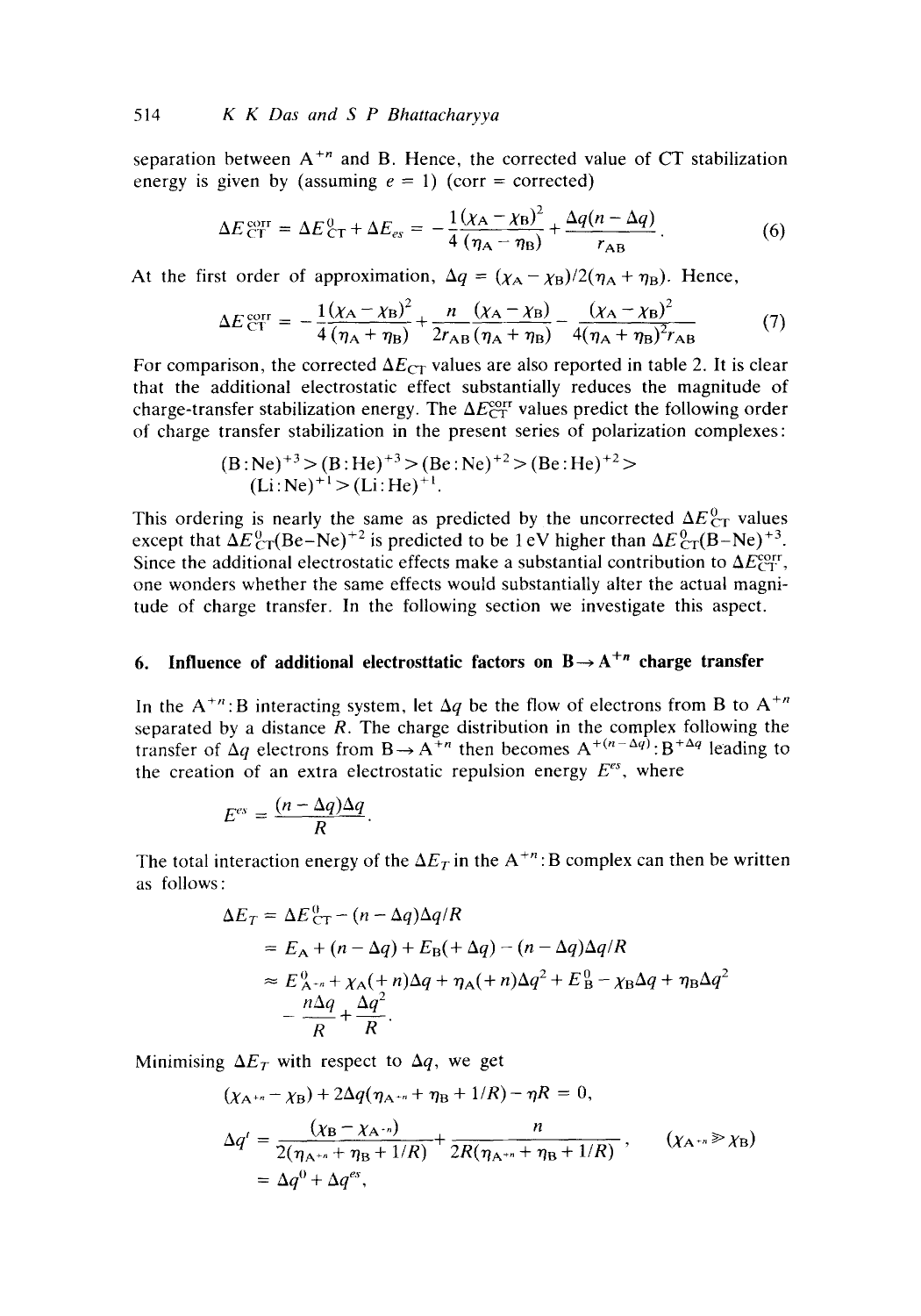where  $\Delta q^0$  is the flow of electron density from B $\rightarrow$  A<sup>+n</sup> driven purely by electronegativity difference between the donor and the acceptor and  $\Delta q^{es}$  represents a small correction term (opposite in sign, relative to  $\Delta q^0$ ) representing the effects of the additional electrostatic effect (repulsive). Table 2 displays  $\Delta q^0$  and  $\Delta q^t$  ( $\Delta q^t$  = net transfer of electrons) values at the equilibrium internuclear separation between the donor and the acceptor. It is clear from the entries in table 2 that  $\Delta q^{es}$  is rather small. From (8) we can easily see that if  $n = 0$ , we have

$$
\Delta q' = \Delta q^{0} = (\chi_{\rm B} - \chi_{\rm A^{+n}})/(\eta_{\rm A^{+n}} + \eta_{\rm B} + 1/R).
$$

This is in conformity with the result obtained by Balbas *et al* (1983) for the neutral donor and acceptor.

#### **7. Net stabilization energies (a semiempirical estimate)**

In the cation-inert gas systems, the charge transfer component of the interaction energy is seen to be quite high and varies systematically as the cation or the inert gas atom is changed. However, the net stabilization energy undoubtedly has contributions from other types of interactions as well. At the STO-3G level of calculations, computed interaction potentials or the minimum well depth  $(\epsilon_m)$  are not expected to be very realistic. We have therefore, adopted a semiempirical procedure to obtain some idea of the variation of binding energy among the polarization complexes studied by us.

Following the earlier work of Sondergaard and Mason (1975) we express the interaction potential  $(V_{AB})$  between a closed-shell ion  $A^{+n}$  and a closed-shell atom B as a function of the internuclear separation r as a superposition of an exponential in  $r$  and the polarization potential as follows:

$$
V_{AB}(r) = ae^{-r/\rho_{AB}} - n^2e^2\alpha_B/2r^4,
$$

where  $\alpha_B$  is the electric dipole polarizability of the inert-gas atom B,  $\rho_{AB}$  =  $\frac{1}{2}(\rho_{AA} + \rho_{BB})$ ,  $\rho_{AA}$  and  $\rho_{BB}$  being the "range" parameters for ion-ion (A-A) and atom-atom  $(B-B)$  interactions, respectively, *a* is treated as the only adjustable parameter in the potential. The range parameter for the  $B^{+3}:B^{+3}$  interaction was not available in the literature. However, since it is not expected to be very much different from that for the Be<sup>+2</sup>-Be<sup>+2</sup> interaction, we have used  $\rho_{B^{+3}} \approx \rho_{Be^{-2}}$  and adjusted the a parameter only. *The adjustment was done in each case by requiring the minimum of*  $V_{AB}(r)$  *to coincide with the r<sub>e</sub> predicted by STO-3G calculations.* If  $r_0$  be the equilibrium internuclear separation predicted by minimal basis set SCF calculations, then according to our prescription the a parameter should be given by the following condition:

$$
\left(\frac{\delta V}{\delta r}\right)_{r=r_0} = 0,
$$
  
\n
$$
\frac{a}{\rho}e^{(-r_0/\rho)} - \frac{2n^2e^2\alpha_B}{r_0^5} = 0,
$$
  
\n
$$
a = 2n^2e^2\alpha_B\rho e^{(r_0/\rho)}/r_0^5.
$$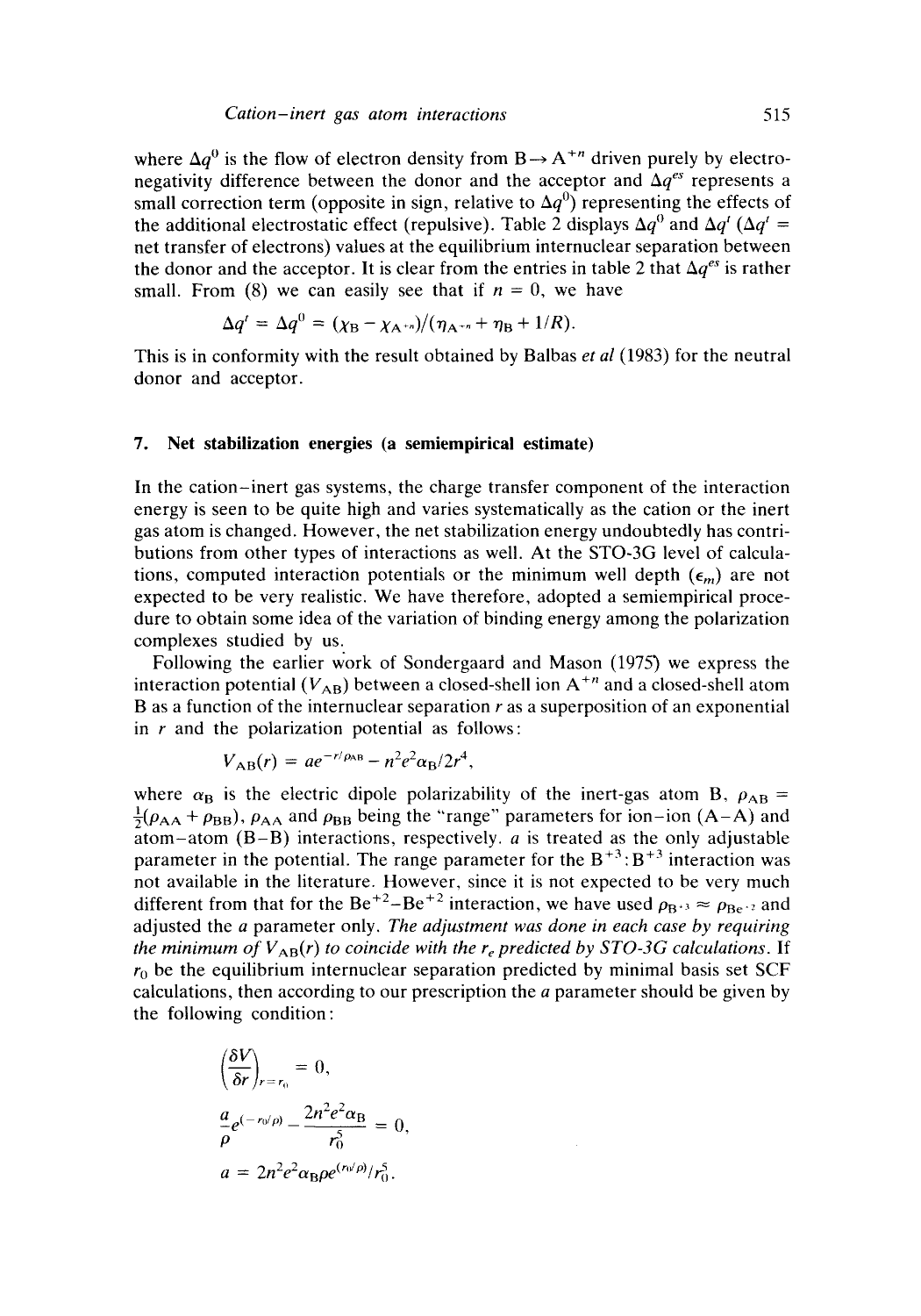| Ion<br>$(A^{+n})$ |             | Range parameter for the<br>ion $(\rho_{AA})$ and atom $(\rho_{BB})$ |                  | Pre-<br>exponential<br>factor <i>a</i> | Predicted<br>minimum well              |  |
|-------------------|-------------|---------------------------------------------------------------------|------------------|----------------------------------------|----------------------------------------|--|
|                   | Atom<br>(B) | $\rho_{AA}(\AA)$                                                    | $\rho_{BB}(\AA)$ | in $V(r)$                              | depth $(\epsilon_m)$<br>parameter (eV) |  |
| $Li+$             | He          | 0.1396                                                              | 0.2295           | 1513.66                                | $-0.0625$ $(-3.50)^{a}$                |  |
| $Li^+$            | Ne          | 0.1396                                                              | 0.2161           | 1358.07                                | $-0.2662$ $(-4.17)$                    |  |
| $Be^{+2}$         | He          | 0.0995                                                              | 0.2295           | 7047.64                                | $-0.4823(-11.20)$                      |  |
| $Be^{+2}$         | Ne          | 0.0995                                                              | 0.2161           | 13569-60                               | $-1.2260(-11.33)$                      |  |
| $B+3$             | He.         | 0.0995                                                              | 0.2295           | 8738.68                                | $-1.6954(-24.13)$                      |  |
| $\mathbf{B}^{+3}$ | Ne          | 0.0995                                                              | 0.2161           | 25129.66                               | $-3.1806$ ( $-25.23$ )                 |  |

**Table 3.** The parameters of the effective potential  $V(r)$  and the calculated well depth parameters.

<sup>a</sup> Net charge transfer stabilization energies (see table 2) are given for comparison.

 $\epsilon_m$  values computed this way are reproduced in table 3 along with the range parameters and the optimum preexponential factor  $a$  used. It is worth noting that this semiempirical technique predicts the minimum well depth for the  $Li-He^+$  system in fairly close agreement with experimental or accurate *ab initio* theoretical data available in the literature. For the other systems no experimental or accurate *ab initio* theoretical data are available for comparison. The quality of results obtained for  $Li-He^+$  gives us some degree of confidence in the remaining results. This, however, assumes that the  $r_e^{\text{SCF}}$  values have been estimated fairly well at the STO-3G level. It would be interesting to compare these results with larger basis set SCF results.

The relative ordering of the computed minimum well depths  $(\epsilon_m)$  at  $r = r_e$ obtained by our semiempirical procedure is as follows:

(i) 
$$
\epsilon_m(Li-He)^+ < \epsilon_m(Be-He)^+{}^2 < \epsilon_m(B-He)^+{}^3
$$
,  
(ii)  $\epsilon_m(Li-Ne)^+{}^1 < \epsilon_m(Be-Ne)^+{}^2 < \epsilon_m(B-Ne)^+{}^3$ ,

(iii) 
$$
\epsilon_m(A^{+n}-He) < \epsilon_m(A^{+n}-Ne)
$$
:  $A^{+n} = Li^+$ ,  $Be^{+2}$ ,  $B^{+3}$ .

It may be noted that the predicted ordering based on  $\epsilon_m$  values is not much different from what was predicted on the basis of  $\Delta E_{CT}$  values alone. The ordering of the  $\epsilon_m$  values appears to be quite consistent with the expectations based on intuitive chemical reasoning that the stabilization energy of the polarization complexes should increase systematically with (i) decrease in the cationic radius and increase in the positive charge on the acceptor ion; (ii) increase in the polarizability of the donor (inert gas) atoms. We may conclude therefore that the formation of cationinert gas pairs is dominated by the polarization of the inert atom in the field of the cation. Thus, in hard-hard interactions which are supposed to be dominantly ionic. polarization forces may be called into play if there is a pronounced degree of asymmetry in the hardness of the acid relative to the base. This may affect the degree of charge transfer compared to what could be expected on the basis of electronegativity difference alone. Investigations employing much larger basis sets of expansion are underway and will be reported in due course of time.